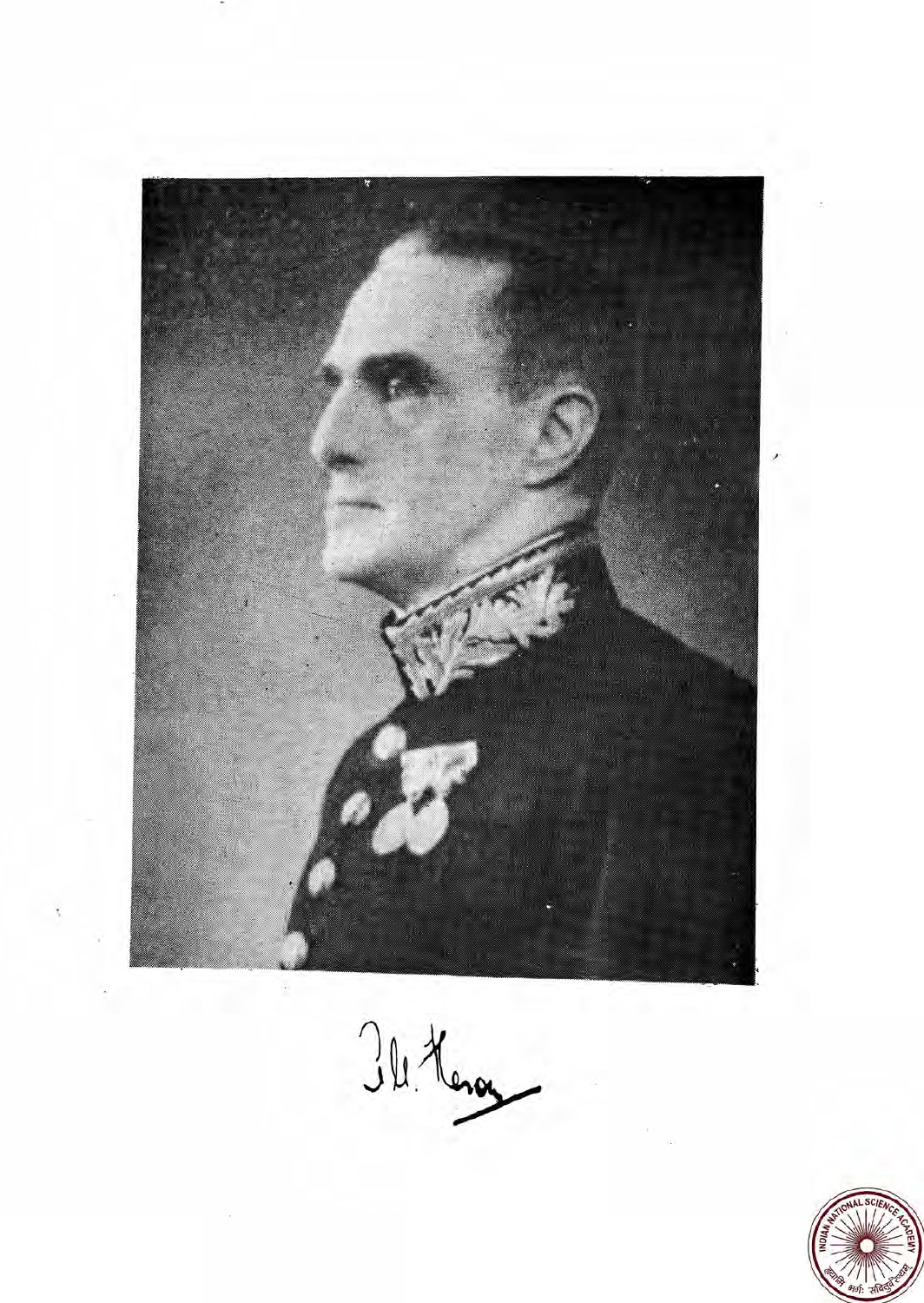# **ALEXANDER McMILLAN HERON**

# **(1884** - **1971)**

# **Foundation Fellow**

# **INTRODUCTION**

ALEXANDER McMILLAN HERON joined the Geological Survey of India as an Assistant Superintendent in 1906 and rose to be the Director on Nov. 7, 1935. He retired in July 1939. After that joined the Govt of HEH the Nizam of Hyderabad. On the merger of that princely state in 1949, he retired and joined the Pakistan Geological Survey for a two-year spell. Retiring in 1951, he returned to settle down at Conoor in Nilgiri Hills, now in Tamil Nadu. He breathed his last after a prolonged illness on 29th January, 1971, at the age of 87. Heron died a confirmed bachelor.

### **SERVICE**

Heron, with the exception of a brief spell of a couple of years in Burma, spent all his time in Rajasthan. Four Memoirs and a number of papers bear witness to the quality of work Heron was capable of. His published work, even after about four decades, still remains authentic and almost inscrutable. He was not only an exceptionally competent geologist and stratigrapher, but very tough in fieldwork. His talents were accordingly used in training a number of newly recruited officers both Indian and British, introducing the latter to the working conditions in the country. The hardy Scot in him stood him in good stead when he accompanied the first Everest Expedition in 1921, and worked out the geology of the area around. While in Burma, he, along with Coggin Brown, worked out the geology of the Tavoy tin deposits.

As a Director, he was a strict disciplinarian. Indeed, his grasp of the fundamentals, clear perception of the subject matter and balanced judgement made him **an** ideal choice for the post of Director. Heron's pithy remarks on the files demonstrated his aversion to red-tape and to getting entangled in a maze of detail and argument. Nevertheless, the country was then passing through a depression and a slump in economy that had already resulted in a reduction in the technical staff. The department was, accordingly, left alone to carry on routine work, with no pressure from the industry for mineral resources- the situation changed dramatically with the declaration of War, when Fox had already taken over from him. With his brief experience of Himalayan geology, Heron had realized that some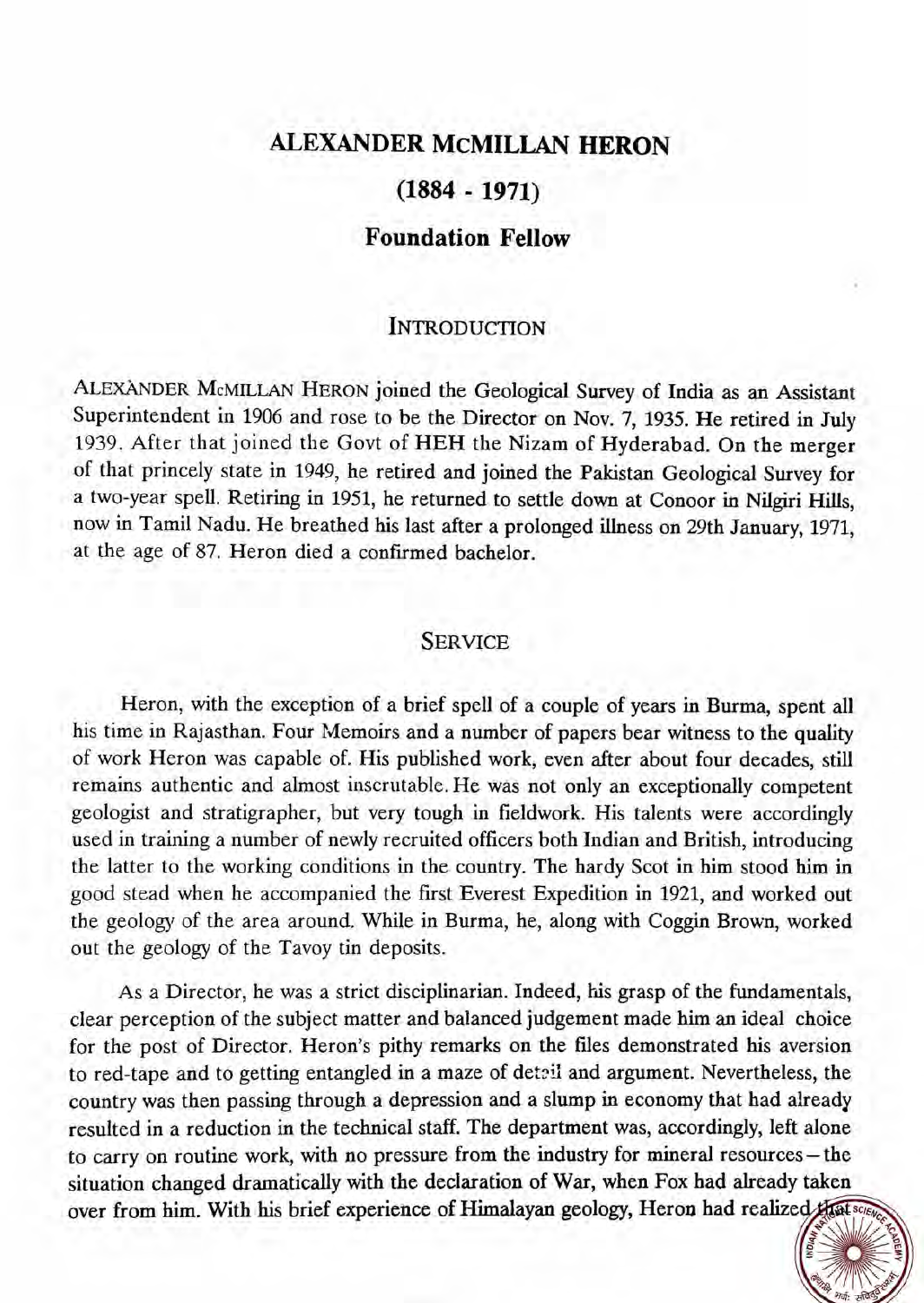#### Biographical Memoirs

the extra-Peninsular area was rather complicated and deserved a thorough and competent handling. Making the best use of the opportunity he, accordingly, put in some of his best men in the region. Thus, Coulson in the North West Frontier, Wadia in the Pir Panjal area, Auden in Tehri Garhwal and Garhwal, West in the Shali area near Simla and Gee in the Salt Range were all engaged in extensive systematic mapping during the period. Also, Auden's flair for work in the high Himalayas was put to use when he was put in the K2, Karakoram and Aghil ranges to do some really pioneering work. While working in the Potwar plateau area, during this period, Wadia identified a dome that could possibly be an oil reservoir. Drilling in the Joya Mir area followed and proved him to be correct. Also, Fox completed his work on the Assam Coalfields, whereas Clegg and Iyer continued their work in Burma, politically separated but still technically attached to the Geological Survey of India. Krishnan, PK Ghosh and Crookshank continued to work in the Archaeans. Sondhi, in 1937, accompanied the Sino-Burma Boundary Commission.

During his tenure of office in Hyderabad he laid stress on mineral resources and initiated many an investigation, he himself contributing extensively. He also acted as a consultant with the Govt of Iraq on several occasions.

Heron's grasp of the problem was at a high when during his brief sojourn in Pakistan, although he was not in a new department and handling the administrative responsibilities under very trying circumstances.

> F AHMAD DSIMIG-16, Sitapur Road Lucknow

## **BIBLIOGRAPHY**

- 1912 The Baluchistan Earthquake of the 21st October, 1909. *Rec. Geol. Surv. India*, 41 (1).
- 1913 The Kirana and other Hills in the Jach and Rechna Doabs. *Ibid.*, 43 (3).
- 1915 Gypsum in Dholpur State. Ibid., 45 (1).
- 1917 Biana-Lalsot Hills in Eastern Rajputana. Ibid., 48 (4).
- Geology of North-Eastern Rajputana and adjacent districts. Mem. Geol. Surv. India, 45 (1), p. 1-128.
- 1919 Tungsten and Tin in Burma. *Rec. Geol. Surv. India.* 50 (2).
- 1922 The Antimony Deposit on Thabyu, Amherst District, Burma, Ibid., 53 (1).
- Gwalior and Vindhyan Systems in South-Eastern Rajputana. Mem. Geol. Surv. India., 45 (2), p. 129-189.
- 1925 The Soda-Bearing Rocks of Kishengarh, Rajputana. *Rec. Geol* **Surv.** India., 56 (2).
- 1932 The Vindhyans of Western Rajputana. Ibid, 65 (4).
- Mineral production of India during 1931. *Gen. Rep. GeoL* **Surv.** India 66, pt. 3, 257-332.
- 1936 Geology of South Eastern Mewar-Rajputana. *Mem. GeoL* **Sun.** India. 68, p. 1-120.
	- Quarterly statistics of production of coal, gold and petroleum in India, July to September, 1935. *Gen. Rep. Geol.* **Surv.** India. 69, pt. 4, 475476.
- 1937 The Geology of Palanpur,.Data and part of the Idar States. *Rec. GeoL* **Sum.** India, *72* (4).

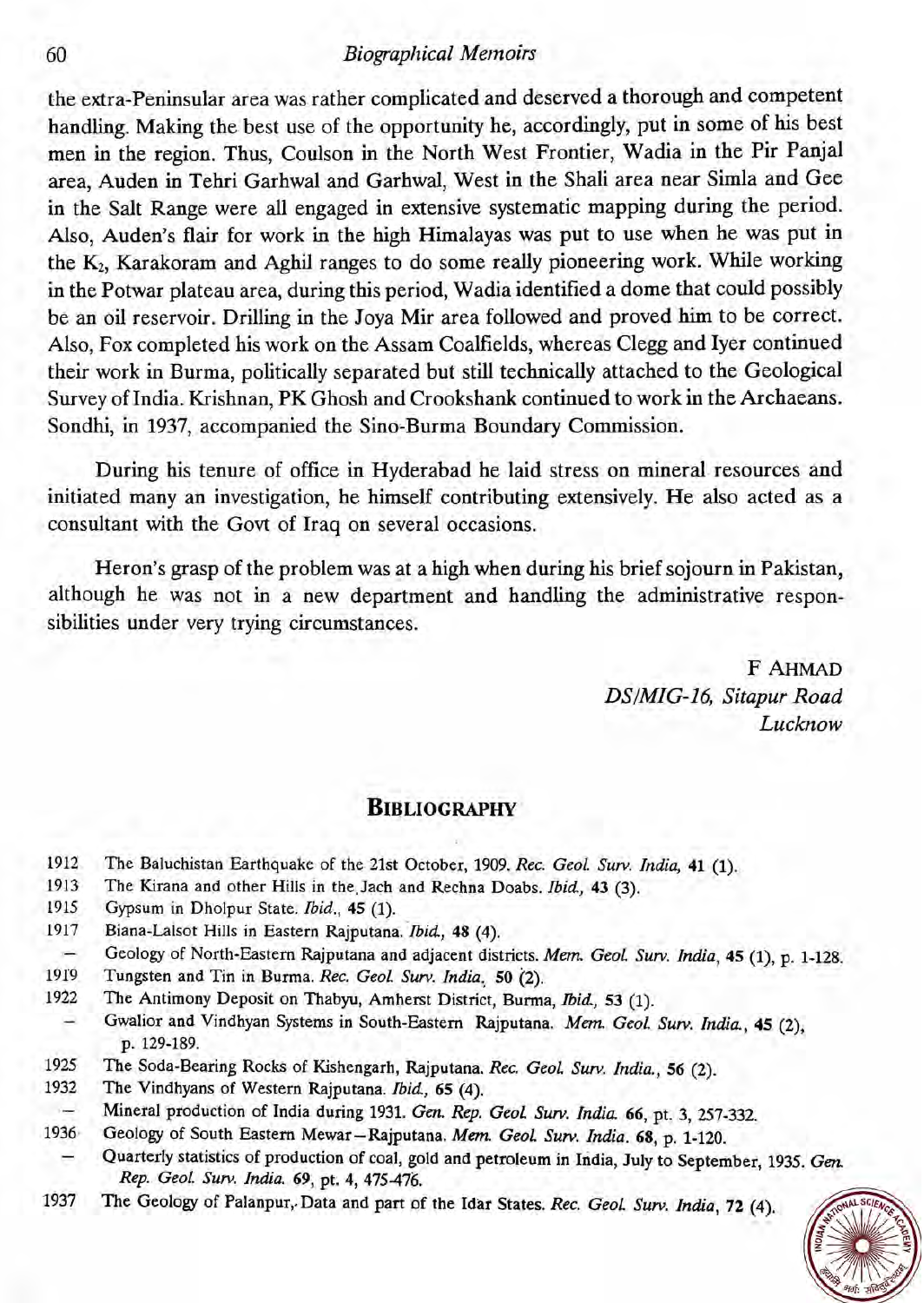- 1937 General report of the Geological Survey of India for the year 1935. Gen. Rep. GeoL **Sun?** *India.* 71, pt. 1, 1-104.
	- Mineral production of India during 1935. Ibid., 71, pt. 3, 233-327.
	- Quarterly statistics of production cf coal, gold and petroleum in India; October-December, 1935. Ibid, 71, pt. 1, 121-122.
	- Quarterly statistics of production of coal, gold and petroleum in India; Jan to Mar 1936. Ibid, 71, pt. 2, 231-232.
	- Quarterly statistics of production of coal, gold and petroleum in India; April to June 1936. Ibid, 71, pt. 3. 345-346.
	- Quarterly statistics of production of coal, gold and petroleum in India; July to Sept. 1936. Ibid, **71,**  pt. 4, 437-438.
	- Richard Dixon Oldham. Ibid., 71, pt. 4, 347-349.
- 1938 General report of the Geological Survey of India for the year 1936. Ibid, 72, pt. 1, 1-121.
	- Provisional statistics of some of the more important Indian Minerals for 1936. Ibid., 72, pt. 1, 130-131.
	- Quarterly statistics of production of coal, gold and petroleum in India; Oct. to Dec. 1936. Ibid, 72, pt. 1, 132-133.
	- Quarterly statistics of production of coal, gold and petroleum in India; Jan-Mar, 1937. Ibid., 72, pt. 2, 235-236.
	- Quarterly statistics of production of coal, gold and petroleum in India; April to June 1937. Ibid., 72, pt. 3, 360-361.
	- Quarterly statistics of production of coal, gold and petroleum in India; July to Sept. 1937. Bid., 72, pt. 4, 495-496.
	- Thomas Henry Digges La Touche; Born 30th Oct. 1855; Died 30th Mar 1938. Ibid, 72, pt. 4,363-366.
- Mineral production of India during 1936. Ibid, 72, pt. 3, 237-332.
- 1939 General report of the Geological Survey of India for the year 1937. Ibid, 73, pt. 1, 1-134.
	- Provisional statistics of some of the more important Indian Minerals for 1937. *Ibid.*, 73, pt.1, 157-159.<br>- Quarterly statistics of production of coal, gold and petroleum in India including Burma; Oct. to Dec.
	- 1937. Ibid., 73, pt. 1, 160-161.
	- Quarterly statistics of production of coal, gold and petroleum in India including Burma; Jan to Mar 1938. Ibid., 73, pt. 2, 298-299.
	- Quarterly statistics of production of coal, gold and petroleum in India and Burma; April to June, 1938. Ibid., 73, pt. 3, 435-436.
	- Mineral production of India and Burma during 1937. Ibid., 73, pt. 3, 303-397.
	- Quarterly statistics of production of coal, gold and petroleum in India and Burma; July to Sept. 1938. Ibid., 73, pt. 4, 596-597.
- 1941 General report of the Geological Survey of India for the year 1938. Ibid., 74, pt. 1, 1-32.
	- Provisional statistics of some of the more important Indian Minerals for 1938. Ibid., 74, pt. 1, 1941, 164-167.
	- Quarterly statiStics of production of coal, gold and petroleum in India and Burma; Oct. to Dec. 1938. Ibid., 74, pt. 1, 168-169.
	- Quarterly statisties of production of coal, gold and petroleum in India and Burma; Jan to March, 1939. Ibid., 74, pt. 2, 277-278.
- 1947 Recognition of uranium and thorium minerals in the field. Indian Minerals, 1 (4), 245-247.

#### Papers Published Elsewhere

- 1934 Professor Hem Chandra Dasgupta. Q. *J.* **Geol. Soc.** London No. 358,90, pt. **2,** 51-52.
- 1935 (With BURRARD S) Sketch of geography and geology of the Himalaya mountains and Tibet, Manager of Publications, 1933. p. 359.
	- Mineral resources of Rajputana. Tr. Min Geol Inst India. 29 (4), 289-408.
	- Pre-Vindhyan geology of Rajputana. Curr. Sci. 4 (2), 83-88.
	- Symposium on the Pre-Vindhyan geology of Rajputana. Tr. Nat. Inst. Sci. India 1 (2), 17-33.